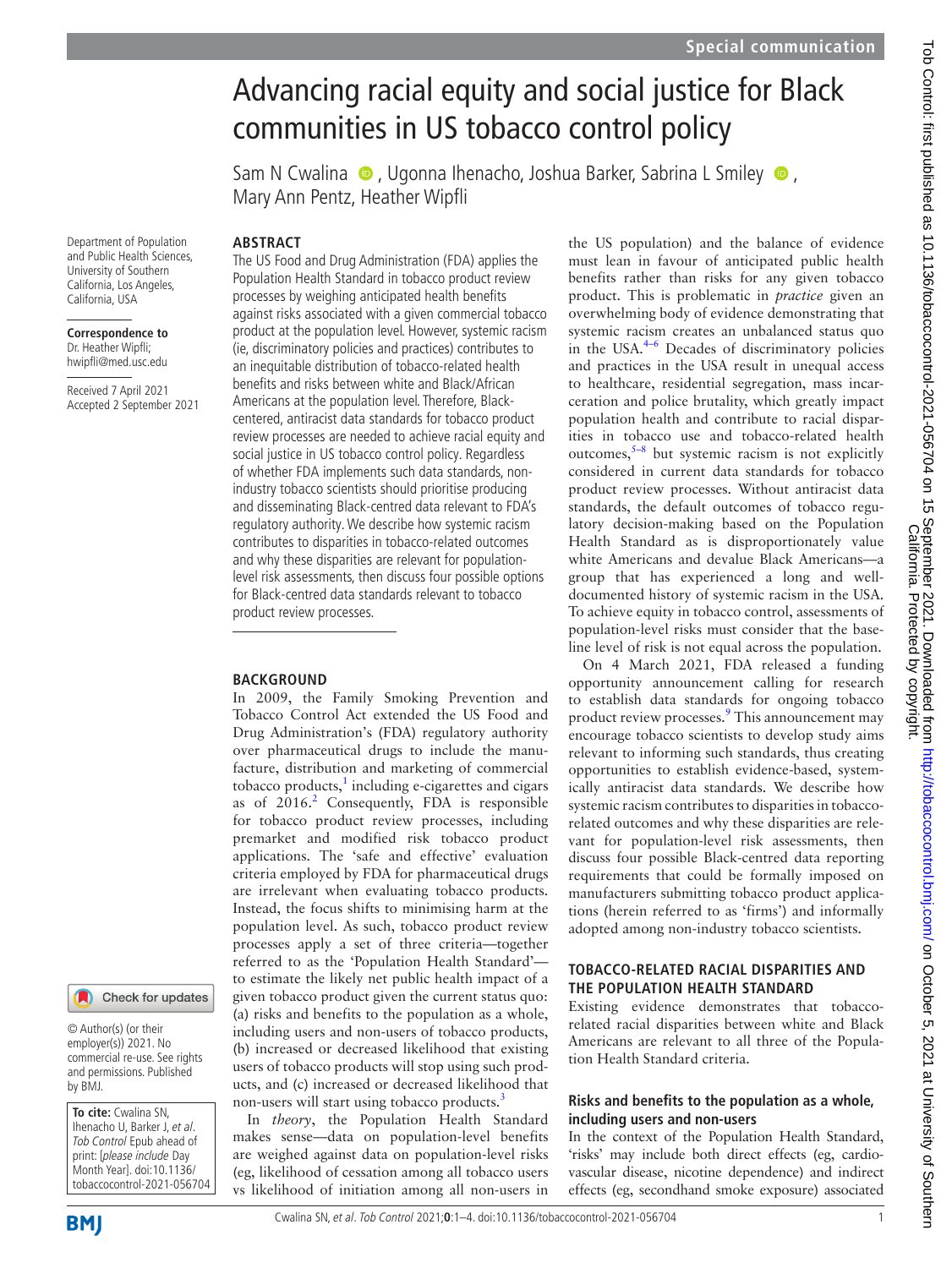with a tobacco product.<sup>3</sup> Reviews of population-level public health interventions have found that individuals who were formerly at lower risk for adverse health outcomes prior to programme implementation derived more benefits compared with those who were formerly at greater risk.<sup>10</sup> This suggests that Black Americanswho are at greater risk for nearly every major tobacco-related disease relative to whites $11$ —would likely receive fewer benefits from population-level approaches to regulating tobacco products. Direct and indirect risks related to tobacco use are further exacerbated by systemic and experienced racism in healthcare settings. Black Americans experience poorer quality healthcare compared with whites due to the impact of racial residential segregation on access to healthcare,<sup>7 12</sup> as well as implicit bias among healthcare providers,<sup>[13](#page-3-9)</sup> which translates to poorer tobacco-related disease outcomes. On an interpersonal level, psychosocial distress caused by experienced race-based discrimination in healthcare, employment, education, housing and a wide range of other structural domains cumulatively increases the likelihood of tobacco use and cardiovascular disease across the life course.<sup>12 14</sup>

Health risks associated with combustible tobacco use are greater among Black users and non-users compared with whites. Although Black smokers consume fewer cigarettes per day compared with whites, Black smokers have a greater risk of lung cancer and cardiovascular disease, $15$  and they are more likely to die prematurely from tobacco-related disease compared with whites of the same age.<sup>16</sup> Further contradictory to what we would expect given lower cigarette consumption among Black smokers relative to whites, the prevalence of secondhand smoke exposure among Black youth is substantially greater compared with their white peers (66% vs 38%, respectively).<sup>[17](#page-3-13)</sup> The disproportionate health burden of secondhand smoke exposure spans across the life course, beginning in utero, and contributes to racial disparities in tobacco-related morbidity and mortality.<sup>[18](#page-3-14)</sup> Smoking cessation is essential for reducing health risks associated with secondhand smoke exposure, but Black smokers experience poorer cessation outcomes compared with whites.<sup>19</sup>

The unbalanced baseline level of risk between white and Black Americans is also driven by the complex power differentials between the tobacco industry and Black communities that have compounded over decades. The tobacco industry "regards African Americans as a group with particular historic, social, and economic vulnerabilities', $2^0$  and, over the past several decades, sought to gain trust and maintain a favourable public image among Black communities by building connections with nearly every Black leadership organisation in the USA. For example, under the guise of generosity, the industry made significant donations to civil rights organisations that had difficulty securing funding from other sources; however, the industry seemingly viewed such 'donations' as seed funding for future profits generated from Black tobacco users. Review of internal tobacco industry documents found that their motivations for performative activism were to increase tobacco use among Black Americans and gain public support (or lack of public protest) for industry policy positions.<sup>20</sup> Risk assessments must consider how the tobacco industry has disproportionately influenced the environments where Black tobacco users and non-users perceive tobacco products and make decisions about tobacco use.

### **Increased or decreased likelihood that existing users of tobacco products will stop using such products**

Although Black smokers make more quit attempts compared with white smokers,<sup>19</sup> Black smokers have lower cessation rates.<sup>[21](#page-3-17)</sup> These trends defy logic yet are unsurprising when considered in the context of systemic racism. Black smokers

are less likely to use evidence-based cessation pharmacotherapies while making a quit attempt, largely due to mistrust of the pharmaceutical industry, disbelief about efficacy and fear that is rooted in direct public health harm from US governmental agencies (eg, police violence, Tuskegee syphilis experiment).<sup>22-24</sup> Healthcare providers could play a key role in addressing these concerns, but Black smokers are less likely than white smokers to have insurance coverage or receive smoking cessation support in healthcare settings.<sup>25</sup>  $\frac{25}{6}$  Moreover, at the interpersonal level, Black smokers are more likely to experience race-based discrimination than whites, which is positively associated with tobacco use and negatively associated with tobacco cessation.<sup>27 28</sup>

The disproportionate burden of low cessation rates is inherently linked to both race and certain product characteristics, such as mentholated tobacco and flavoured small cigars. Menthol cigarettes are more difficult to quit than non-menthol cigarettes, $2<sup>9</sup>$  and Black smokers are more likely to use menthols than white smokers (85% vs 29%, respectively).<sup>30 31</sup> Additionally, Black tobacco users are more likely than whites to smoke flavoured small cigars, which are associated with decreased quit intentions and increased nicotine dependence. $32$  Cigars are commonly sold as singles for prices less than \$1 (compared with cigarettes that can only be sold in packages of 20) and are more accessible in predominantly Black neighbourhoods,  $33 \times 34$  illustrating how regulations related to specific product characteristics (eg, minimum pack sizes for small cigars) could play a key role in advancing health equity.

# **Increased or decreased likelihood that non-users will start using tobacco products**

Any nicotine exposure in non-users is harmful to health, particularly during adolescence and young adulthood due to increased neural plasticity that increases the risk of developing nicotine dependence.<sup>35</sup> Psychological and physiological dependence on nicotine sustains tobacco use, indirectly contributing to tobacco-related morbidity and mortality.<sup>[35](#page-3-25)</sup> As described in the second criterion, Black tobacco users have poorer cessation rates than whites, thus preventing initiation among Black non-users is critical. Among the overall population, those who initiate tobacco use later in life have a decreased risk of premature mortality relative to those who initiate at a younger age, and, on average, Black users initiate tobacco use later in life compared with whites.<sup>36</sup> In theory, the observed later age of initiation among Black users should be associated with decreased risk of tobacco-related disease, but this is not observed in practice; stratified analyses have found that the decreased risk of premature mortality associated with later age of tobacco initiation is only significant among white users—no differential effects by age of initiation have been observed among Black users. $36$  This highlights a significant limitation of study results that are not reported stratified by race.

Exposure to tobacco advertisements is a key driver of initiation among non-users, $<sup>1</sup>$  $<sup>1</sup>$  $<sup>1</sup>$  and race-based tobacco marketing strategies</sup> contribute to observed disparities in tobacco initiation.<sup>173137</sup> The tobacco industry has a documented history of gathering extensive racial data on tobacco use patterns and collecting psychographic profiles among residents in neighbourhoods with high concentrations of Black residents to pervasively market their products to this population.<sup>38</sup> Red-lining and the subsequent impact of racial residential segregation facilitated such targeted marketing practices.<sup>[8](#page-3-28)</sup> Formerly red-lined neighbourhoods with high concentrations of low-income and Black residents have a greater density of tobacco retailers and advertisements,<sup>[8](#page-3-28)</sup> partic-ularly for combustible tobacco products.<sup>[33 34 39](#page-3-24)</sup> Race-based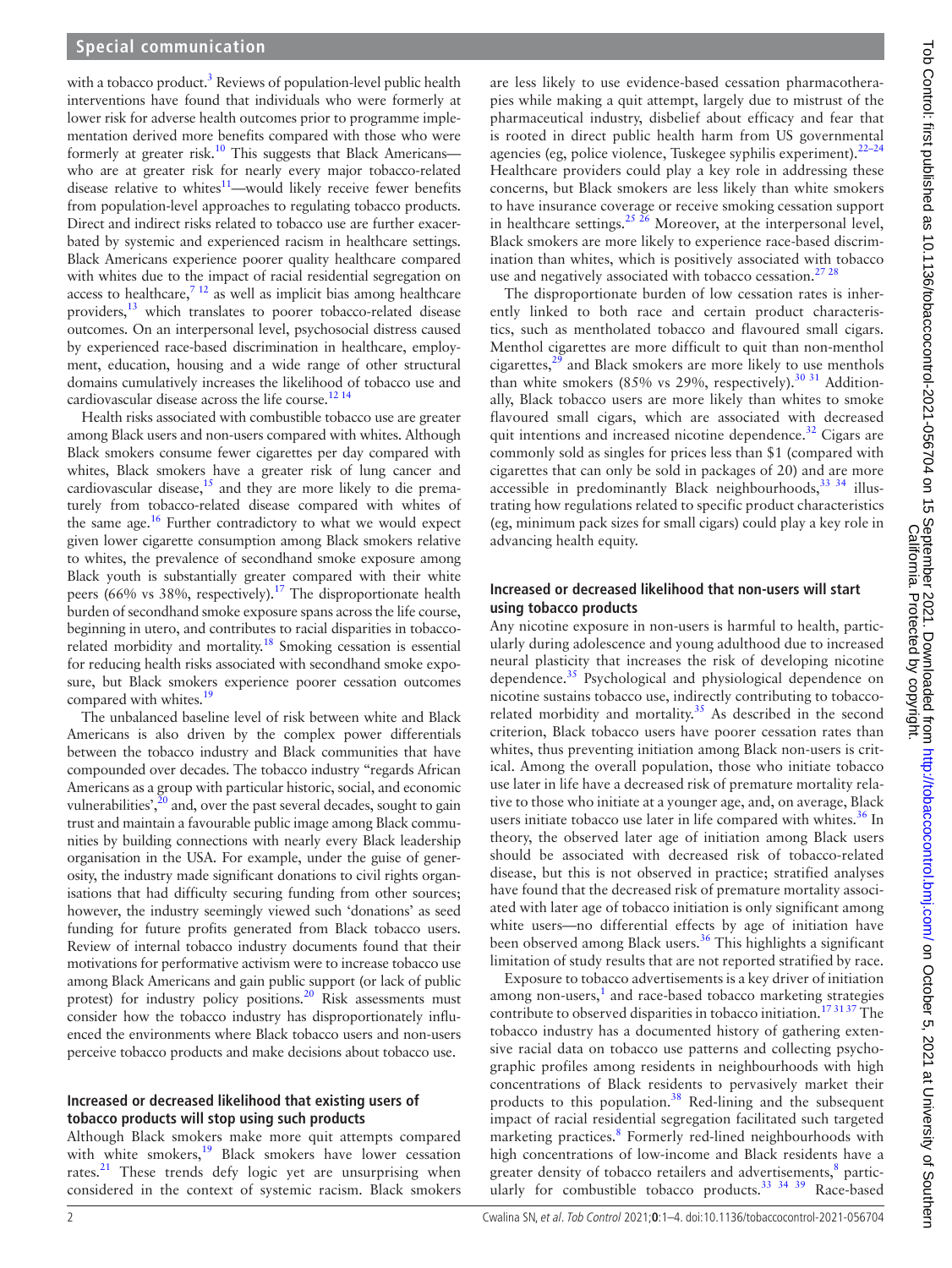marketing played a significant role in the disproportionate use of menthol cigarettes among Black (vs white) smokers,<sup>[30 31](#page-3-22)</sup> indirectly contributing to racial disparities in tobacco-related outcomes. Because menthol cigarettes facilitate smoking initiation, $29$  the disproportionate use of menthol cigarettes among Black smokers translates to a disproportionate risk of initiation (and subsequent sustained use via disproportionate risk of nico-tine dependence)<sup>29</sup> compared with whites.<sup>[30](#page-3-22)</sup> Although FDA has recently announced its intent to ban menthol as a characterising flavour in cigarettes and cigars, race-based marketing practices for other products with various characteristics could further contribute to health inequities and racial disparities in product initiation.

# **BLACK-CENTRED DATA STANDARDS**

While the tobacco industry bears responsibility for racial disparities in tobacco use and tobacco-related morbidity and mortality, tobacco control policies to date have done little to rectify the consequences of the industry's actions. Tobacco-related outcomes among white users and non-users have been systemically prioritised and centralised in tobacco policy decisionmaking, resulting in a limited knowledge base on differential impacts by race from which to develop antiracist tobacco control policies. Given the status quo of racial inequity in the USA, regulatory action should seek to address racial inequities, and this approach requires Black-centred data.

First, FDA could require that firms report primary research findings stratified by race to identify anticipated racial differences in net population harm associated with the product under review. Although race is a social construct with no genetic or biological basis,<sup>5 6</sup> race indicator variables are necessary to capture the effects of systemic racism on tobacco use and inform evidence-based, antiracist tobacco control policies.<sup>4</sup> Unstratified estimates may preclude the ability to detect critical racial differences in tobacco-related health outcomes.

Second, FDA could require analytical samples with representative proportions of Black/African American research participants. Per the 2020 US census, approximately 13% of the US population identified as Black or African American, therefore, samples with fewer than 13% Black participants do not reflect the US population. Data that are reasonably sampled and modelled to represent the US population may yield more accurate assessments of anticipated public health benefits and risks.

Third, data standards could require direct comparisons of certain product characteristics by race, including menthol products and cigar pack sizes. Considering the already disproportionate prevalence of combustible tobacco product use among Black smokers, studies that directly compare product characteristics known to drive these disparities are needed to inform policies that will balance the status quo, rather than maintain or potentially exacerbate—the unbalanced distribution of risks associated with combustible product use.

Fourth, although firms are already required to submit example marketing strategies, FDA could further require that firms include the specific populations(s) that they intend to target, as well as an assessment of other populations that could potentially be exposed and impacted by such strategies—whether intentional or not. As described in the third criterion, exposure to tobacco advertisements is a key driver of initiation among nonusers, and Black Americans are exposed to a greater volume of tobacco advertisements.<sup>33</sup> 34 39

Potential data standards described here could provide FDA with information needed to make antiracist regulatory decisions;

however, tobacco firms could also exploit such standards for their benefit. The tobacco industry already engages in racial data gathering,<sup>38</sup> thus legally requiring that firms report racial data may exacerbate the impact of these harmful practices under the guise of regulatory compliance. Any data standards that are implemented should be evidence based and demonstrated to have worked well in practice; partnering with the Black community while developing antiracist data standards may reduce the likelihood of unintended consequences. Although this paper focused specifically on comparisons between white and Black Americans, the fundamental argument can be extended to other tobaccorelated disparities, including disparities among Hispanic/Latinx and Indigenous populations, individuals with mental health conditions and sexual and gender minorities. Black-centred evaluations of federal, state and local tobacco control policies beyond tobacco product review processes described in this paper are also needed.

# **CONCLUSION**

Systemic racism contributes to disparities in tobacco use and tobacco-related morbidity and mortality between white and Black Americans. To achieve racial equity and social justice in tobacco control policy, Black-centred data are needed, and data standards for tobacco product review processes could be leveraged to meet this need. Regardless of such standards, non-industry research provides another layer of data for FDA to reference during regulatory decision-making. Non-industry tobacco scientists should prioritise producing and disseminating Black-centred data relevant to FDA's regulatory authority over tobacco products.

# **What this paper adds**

- ► Existing standards for tobacco product review processes weigh anticipated health benefits against risks at the population level, but tobacco-related racial disparities driven by underlying social and economic inequities that are rooted in systemic racism create an unbalanced status quo. On 4 March 2021, the US Food and Drug Administration released a funding opportunity announcement calling for research to establish data standards for ongoing tobacco product review processes, and such data standards could be leveraged to advance racial equity in tobacco control policy.
- $\blacktriangleright$  Through a Black-centred lens, we summarise existing evidence of the many complex factors that contribute to tobacco-related racial disparities, describe how these contributing factors are relevant to existing criteria for reviewing tobacco product applications and highlight opportunities for future research seeking to inform data standards for tobacco product review processes.

### **Twitter** Sam N Cwalina [@SamCwalina](https://twitter.com/SamCwalina)

**Contributors** SC developed the concept, synthesised available data and wrote and edited the manuscript. UI and JB synthesised available data and wrote and edited the manuscript. SS synthesised available data and contributed to writing and editing the manuscript. MAP acquired funding support, provided supervision and contributed to concept development, writing and editing. HW developed the concept, synthesised available data, provided supervision and contributed to writing and editing the manuscript. SC, UI, JB, SS, MAP and HW approved the manuscript as submitted.

**Funding** Research reported in this publication was supported by grant number U54CA180905 from the National Cancer Institute at the National Institutes of Health and grant numbers T31RP2083 and T29DT0375 from the California Tobacco-Related Disease Research Program.